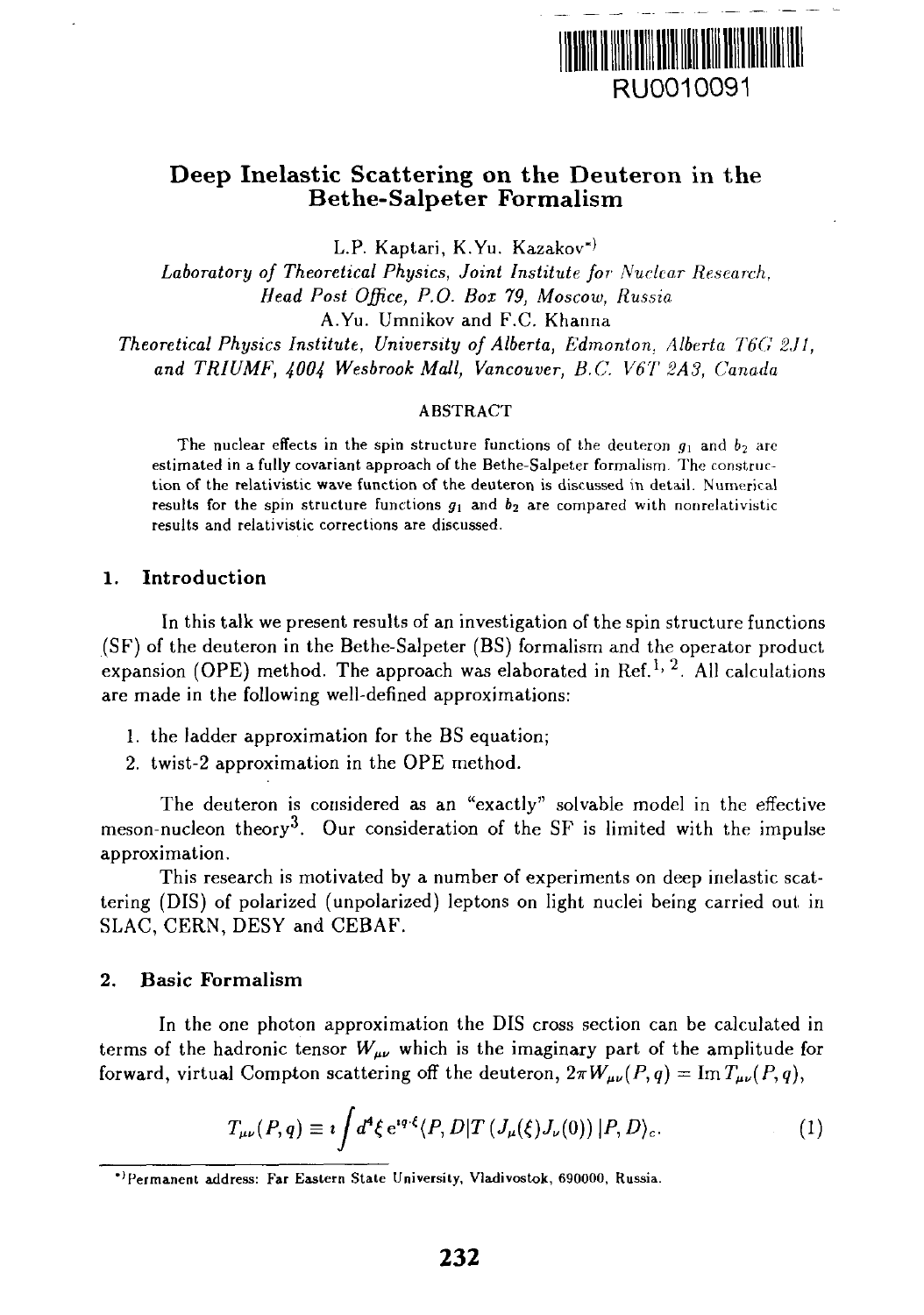We work in the rest frame of the target,  $P^{\mu} = (M_d, \mathbf{0})$ , and orient the momentum of the virtual photon opposite to the z-axis,  $q^{\mu} = (\nu, 0_{\perp}, - |q|)$ . As usual, we define the invariant variables: the square of the transferred momentum,  $Q^2 \equiv -q^2 > 0$ , the virtual photon energy,  $\nu = P \cdot q/M_d$ , and the Bjorken scaling variable,  $x = Q^2/2M_d\nu$ .

The hadronic tensor can be decomposed into independent SF which in the Bjorken limit  $(\nu \to \infty, Q^2 \to \infty, x \in (0,1))$  depend on x only, resulting in scaling SF. Our further considerations are performed in the Bjorken limit. There are eight independent SF for the deuteron, as a spin one target, altogether<sup>4</sup>. It is convenient to classify the scaling SF in terms of helicity amplitudes for the forward Compton scattering,  $\gamma_{\lambda}$  + deuteron $\mathcal{M} \rightarrow \gamma_{\lambda}^{*}$  + deuteron $\mathcal{M}$ :

$$
h_{\lambda \mathcal{M},\lambda \mathcal{M}} = \varepsilon_{\lambda}^{\mu*} W_{\mu\nu}(P,q) \varepsilon_{\lambda}^{\nu}, \qquad (2)
$$

where  $\lambda$  and  $\mathcal M$  are the spin components of the virtual photon and the deuteron along the quantization axis, and  $\varepsilon_{\lambda}$  is the polarization vector of a helicity  $\lambda$  photon:  $\varepsilon_{\pm}^{\mu} = \mp \frac{1}{\sqrt{2}}(0,1,\pm i,0), \, \varepsilon_{0}^{\mu} = \frac{1}{\sqrt{Q^{2}}}( -|\mathbf{q}|,0,0,\nu).$ 

We are interested in the spin SF of the deuteron which in the Bjorken limit are characterized with  $g_1^D(x)$  and  $b_2^D(x)^4$ . These functions are two features of the spin effects in the deuteron. While  $g_1(x)$  measures the spin distribution of nucleons,  $b_2(x)$ reflects the dependence of the nucleon momentum distributions on the spin projection of the deuteron. In all it is sufficient to calculate three helicity amplitudes,  $h_{++++}$ ,  $h + -, + -$  and  $h_{+0,+0}$ , and we find

$$
g_1(x) = -\frac{1}{4\pi} \text{Im} \left( h_{++,++} - h_{+-,+-} \right), \tag{3}
$$

$$
b_2(x) = -\frac{1}{8\pi} \text{Im} \left( 2h_{+0,+0} - h_{++,++} - h_{+-,+-} \right). \tag{4}
$$

Since in the DIS kinematics the behavior of the  $T_{\mu\nu}$  is controlled by the behavior of the product of the currents in Eq. (1) in the vicinity of the light cone,  $\xi^2 = 0$ , it can be derived from Wilson's operator product expansion. The product of two operators is expanded in sets of local operators with the increasing order of their twist. The lowest twist accounts for the leading contributions in the Wilson's series and therefore gives rise to the leading twist SF, i. e.  $g_1$  and  $b_2$ . Structure function  $g_1(x)$  can be determined by measuring the DIS cross section for a polarized beam to scatter from a polarized target, whereas  $b_2(x)$  can be determined for an unpolarized beam, we need to calculate both the symmetrical,  $T_{\{\mu\nu\}} = (T_{\mu\nu} + T_{\nu\mu})/2$ , and antisymmetrical,  $T_{[\mu\nu]} = (T_{\mu\nu} - T_{\nu\mu})/2$ , parts of the Compton amplitude. In the OPE of the helicity amplitude  $h_{+\mathcal{M},+\mathcal{M}}$  in the leading twist order receives contributions from vector  $(V)$ and axial-vector *(A)* operators with twist 2

$$
h_{+,\mathcal{M},+\mathcal{M}}^{V(A)} \propto \sum_{n=0}^{\infty} \sum_{a=\text{fields}} E_{a,n}^{V(A)}(Q^2) \left(\frac{2}{Q^2}\right)^n q_{\mu_1} \dots q_{\mu_n} \langle P | \mathcal{O}_{V(A),a}^{\{\mu_1\dots\mu_n\}} | P \rangle, \tag{5}
$$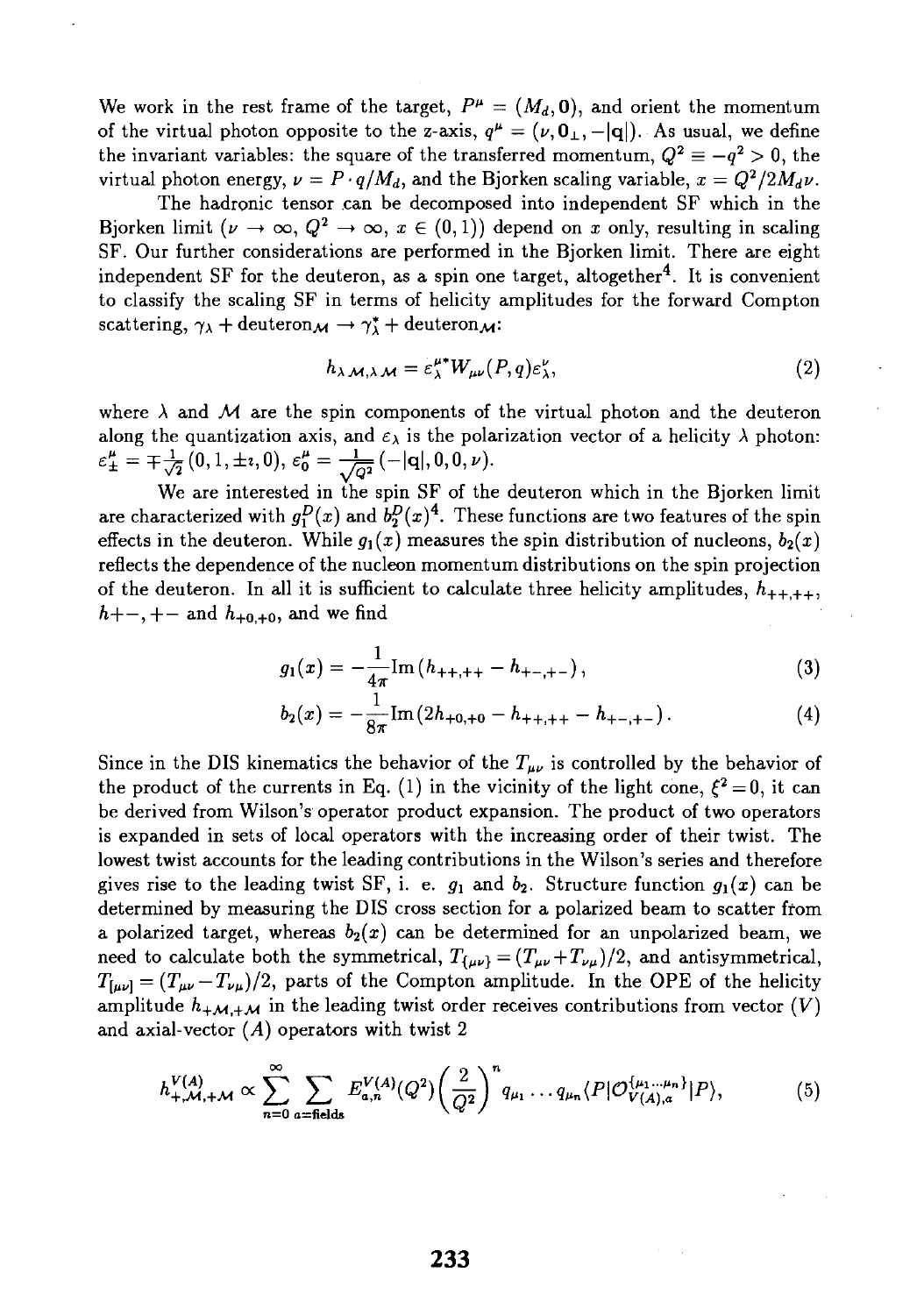where *a* stands for fundamental fields of a theory under consideration,  $E^i_{a,n}$  are the coefficient function (being c-numbers) and  $\mathcal{O}_{i}^{\{\mu_1...\mu_n\}}$  is a set of twist two operators totally symmetrical over Lorentz indices. The explicit form of the operators is to be constructed from the field entering the Lagrangian of the theory.

At present time it is impossible to calculate both pieces appearing in the OPE (5). If either is calculated in a self-consistent way, the other remains to be the unknown element. We are interested in the investigation of the nuclear structure in DIS processes, hence we examine the matrix elements in Eq. (5). To this end one needs a field theory within that the deuteron bound state is well described and the explicit form of the operators are then found. We apply the effective mesonnucleon theory with renormalizable interactions to the OPE method. For example, the nucleon operators of the second twist are:

$$
\mathcal{O}_{N,V}^{\{\mu_1\ldots\mu_n\}} = \left(\frac{\imath}{2}\right)^{n-1} \left\{:\bar{N}(0)\gamma^{\mu_1} \stackrel{\rightarrow}{\partial}^{\mu_2} \ldots \stackrel{\rightarrow}{\partial}^{\mu_n} N(0) : \right\},\tag{6}
$$

$$
\mathcal{O}_{N,A}^{\{\mu_1\dots\mu_n\}} = \left(\frac{\imath}{2}\right)^{n-1} \left\{:\bar{N}(0)\gamma^{\mu_1}\gamma_5 \stackrel{\leftrightarrow}{\partial}^{\mu_2}\dots \stackrel{\leftrightarrow}{\partial}^{\mu_n} N(0) : \right\},\tag{7}
$$

where N is the spinor nucleon field. The matrix elements of the operators in Eq. (6) and (7) with the BS amplitudes for the deuteron can be calculated explicitly. On the other hand, the coefficients  $E^i_{n,n}$  cannot be calculated in such approach and they are new constants to be determined from an independent experiment, e.g. from DIS off free nucleons. In the impulse approximation  $E^i_{a,n}$  are identical to moments of the SF of the physical nucleon,  $E^{V}_{N,n} = M_n(F_2^N)$  and  $E^{A}_{N,n} = M_n(g_1^N)$  with  $\mathsf{M}_n(f) = \int_0^1 dx x^{n-1} f(x)$ . The corresponding moments of the  $g_1^D$  and  $b_2^D$  in the ladder approximation have the form

$$
\mathsf{M}_n(g_1^D) = \mathsf{M}_n(g_1^N) \Theta_{A,n}^{N/D},\tag{8}
$$

$$
2\mathsf{M}_{n}(b_{2}^{D}) = \mathsf{M}_{n}(F_{2}^{D})\Theta_{V,n+1}^{N/D} + \mathsf{M}_{n}(F_{2}^{B})\Theta_{n+1}^{B/D}, \qquad n = 2, 4, ... \qquad (9)
$$

where  $\Theta_{V(A),n}^{a/D}$  are the reduced matrix elements:  $\langle P|O_{\mu_1...\mu_n}(0)|P\rangle = \Theta_n\{P_{\mu_1} \dots P_{\mu_n}\}.$ The last term in the r. h. s. of Eq. (9) is the contribution of meson exchange currents which will not be considered here.

#### **3. The bound state wave function**

Our next point concerning the description of the state vector  $\langle P \rangle$  is the homogeneous BS equation. We use the matrix representation of the BS amplitude for the deuteron<sup>2</sup> which is denoted by  $\chi(p; P)$ . In the momentum space the BS equation for the bound state in the ladder approximation reads

$$
K(\epsilon, \mathbf{p})\chi(p; P) + \sum_{B=\sigma, \pi, \omega, \rho, \dots} \frac{\lambda_B}{4i\pi^3} \int d^4p' \frac{\Lambda(p_1)\Gamma_B\chi(p'; P)\Gamma_B\Lambda(p_2)}{(p-p')^2 - \mu_B^2} = 0, \quad (10)
$$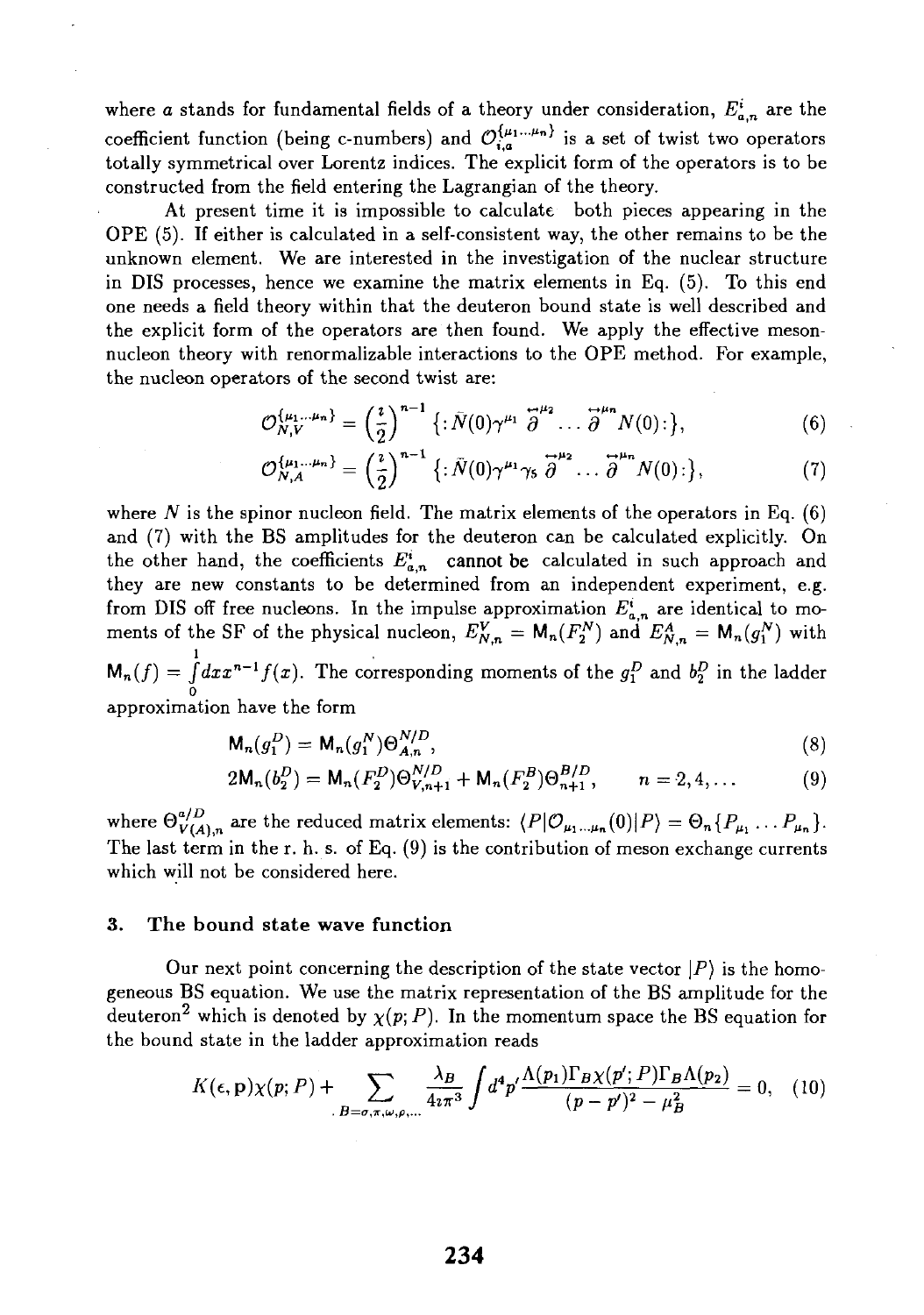$$
K(\epsilon, \mathbf{p}) \equiv \left(E_{\mathbf{p}}^2 - \epsilon^2 - M_d^2/4\right)^2 - \epsilon^2 M_d^2. \tag{11}
$$

where  $\Lambda(p) = \hat{p} - m$  and  $p_i = (\epsilon, \mathbf{p})$  is the 4-momentum of the ith nucleon expressed in terms of relative 4-momenta *p, p'* and the center-of-mass (c. m.) momentum  $P = (M_d, \mathbf{0})$ :  $p_1 = P/2 + p$  and  $p_2 = P/2 - p$ ;  $\mu_\alpha$  is the mass of the relevant meson and  $\Gamma_{\alpha}$  stands for the interaction vertex between the nucleon and relevant boson,  $\lambda_B \equiv g_B^2/(4\pi)^2$  ( $g_B$  denoting NNB-coupling constant).

The BS amplitude  $\chi$  and its conjugate  $\bar{\chi}$  satisfy the normalization condition given by the matrix element of the electromagnetic current in the impulse approximation

$$
\int \frac{d^4p}{i(2\pi)^4} Tr\left\{ \bar{\chi}(p;P)\gamma_\mu \chi(p;P)(m-\hat{p}_1) \right\} = 2P_\mu.
$$
 (12)

The BS amplitude is parametrized using the decomposition in terms of the complete set of Dirac matrices

$$
\chi(p;P) = \gamma_5 P + \gamma^5 \gamma^0 A^0 - (\gamma \cdot \vec{V}) - \gamma_5 (\gamma \cdot \vec{A}) - 2i \gamma^0 (\gamma \cdot \vec{T}_0) - 2\gamma^0 \gamma_5 (\gamma \cdot \vec{T}), \qquad (13)
$$

where P,  $\mathsf{A}^0$  are the scalar and  $\vec{\mathsf{T}}^0,\,\vec{\mathsf{T}}$  and  $\vec{\mathsf{V}}$  are vector functions depending upon the relative 4-momentum *p* in the c. m. frame. **The angular dependence for an angular** momentum  $J = 1$  and its projection M owing to the rotational invariance of Eq. (10) is expressed in terms of the spherical and vector spherical harmonics. For example.

$$
P(\epsilon, \mathbf{p}) = P_1(\epsilon, |\mathbf{p}|) Y_{1\mathcal{M}}(\Omega_p), \quad \vec{T}(\epsilon, \mathbf{p}) = \sum_{L=0,2} T_L(\epsilon, |\mathbf{p}|) Y_{1\mathcal{M}}^L(\Omega_p).
$$
 (14)

The corresponding equations for the radial functions can be found by the partial wave decomposition of the kernel in Eq. (10). The basis states (13) employed so far are not traditional to discuss the properties of the deuteron. It is more convenient to introduce the basis labeled by  $J, L, S$  and  $\rho$ . In spectroscopic notation of Ref.<sup>5</sup> we have the eight coupled states

$$
Y^T = (v_s^o, v_t^e, v_s^e, v_t^o, u^+, u^-, w^+, w^-),
$$
\n(15)

which are connected with the adopted states

$$
\Psi^T = (A_1^0, T_1^0, P_1, V_1, X_0^+, X_0^-, X_2^+, X_2^-),
$$
\n(16)

where  $\vec{X}^{\pm} \equiv \sqrt{2}(\vec{T} \pm \vec{A}/2)$ , with the orthogonal transformation. While the odd states in relative energy are not mixed

$$
v_s^o = A_1^0, \quad v_t^e = 2\imath \mathsf{T}_1^0, \tag{17}
$$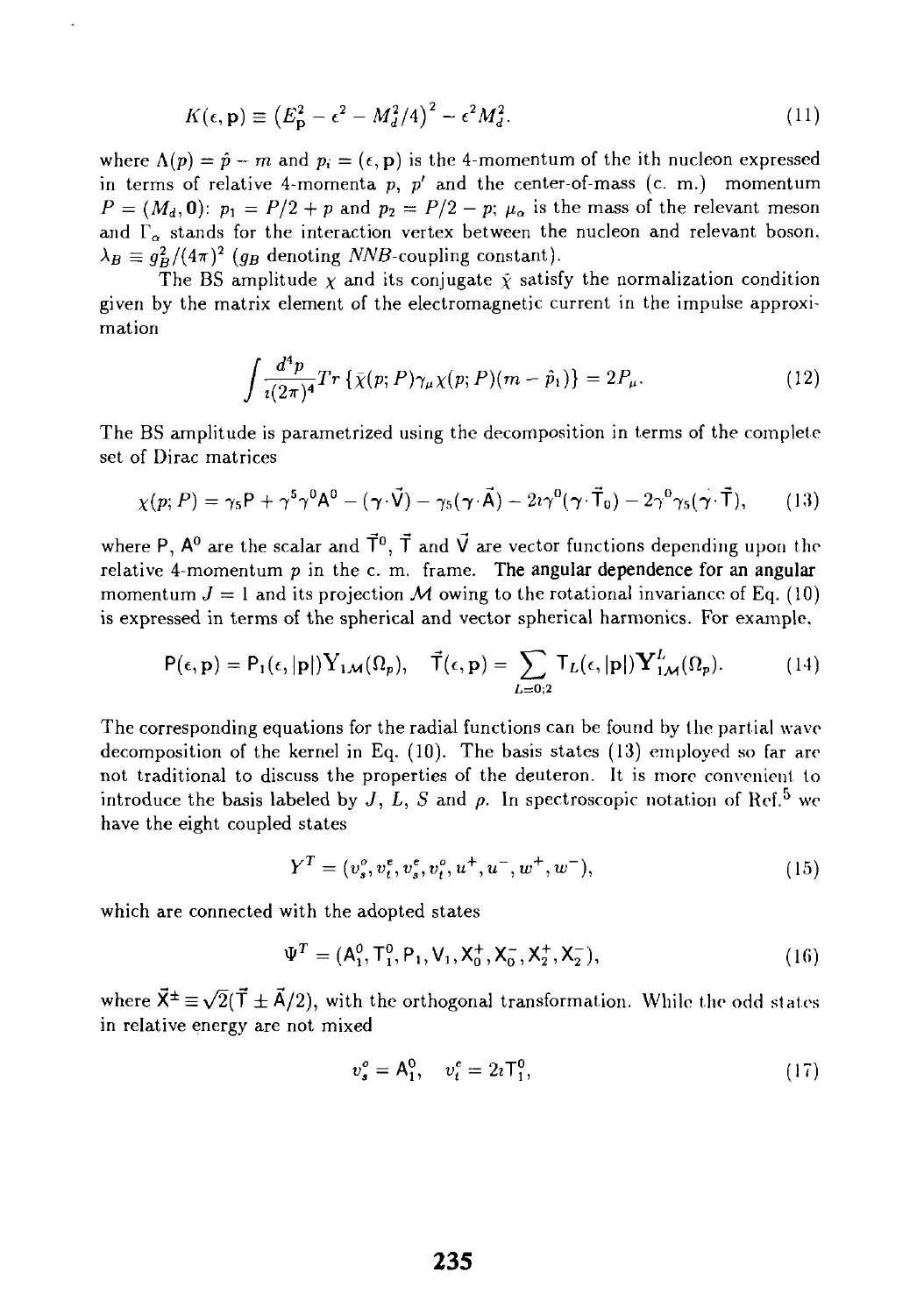the even states are connected with the matrix

$$
U = \frac{\eta}{2\sqrt{1+\eta^2}}
$$
\n
$$
\times \begin{pmatrix}\n-\frac{2}{\eta} & 0 & \sqrt{\frac{2}{3}} & -\sqrt{\frac{2}{3}} & -\frac{2}{\sqrt{3}} \\
0 & \frac{2}{\eta} & \frac{2}{\sqrt{3}} & \frac{2}{\sqrt{3}} & \sqrt{\frac{2}{3}} \\
\sqrt{\frac{2}{3}} & -\frac{2}{\sqrt{3}} & \frac{1+\sqrt{1+\eta^2}}{\eta} & \frac{1-\sqrt{1+\eta^2}}{3\eta} & 0 & \frac{2\sqrt{2}}{3}\frac{1-\sqrt{1+\eta^2}}{\eta} \\
-\sqrt{\frac{2}{3}} & -\frac{2}{\sqrt{3}} & \frac{1-\sqrt{1+\eta^2}}{\eta} & \frac{1+\sqrt{1+\eta^2}}{\eta} & \frac{2\sqrt{2}}{3}\frac{1-\sqrt{1+\eta^2}}{\eta} & 0 \\
\frac{2}{\sqrt{3}} & \sqrt{\frac{2}{3}} & 0 & -\frac{2\sqrt{2}}{3}\frac{1-\sqrt{1+\eta^2}}{\eta} & \frac{2\sqrt{2}}{\eta} & \frac{1-\sqrt{1+\eta^2}}{\eta} & \frac{1-\sqrt{1+\eta^2}}{3\eta} \\
-\frac{2}{\sqrt{3}} & \sqrt{\frac{2}{3}} & -\frac{2\sqrt{2}}{3}\frac{1-\sqrt{1+\eta^2}}{\eta} & 0 & \frac{1-\sqrt{1+\eta^2}}{3\eta} & -\frac{1+\sqrt{1+\eta^2}}{\eta}\n\end{pmatrix},
$$
\n(18)

where  $\eta \equiv |\mathbf{p}|/m$ .

The BS Eq. (10) is solved numerically using standard methods. The kernel of the equation is the one-boson-exchange potential, consisting of the exchange of  $\pi$ ,  $\eta$ ,  $\delta$ ,  $\sigma$ ,  $\omega$  and  $\rho$  mesons. The pion-nucleon interaction is taken to be of the axial-vector type. The cutoff  $\Lambda$  at high momenta is introduced. This is done by inserting a formfactor  $F_B(t) = (\mu_B^2 - \Lambda^2)/(t - \Lambda^2)$  at the meson-nucleon vertex. The Wick rotation is applied, yielding the nonsingular two-dimensional integral equation. The eigenvalue problem for the deuteron mass in Eq. (10) can be reduced to the eigenvalue problem in the space of the coupling constants. The input coupling constants  $\lambda_B$  and the masses of the exchange bosons  $\mu_B$  are taken to be the same as in Ref.<sup>5</sup>. The parameters reproduce phase shifts for the elastic NN-scattering up to  $E_{\text{Lab}} \leq 250$  MeV and they are the unique ones known in the literature.

The positive-energy components of the wave function,  $u^+(\epsilon,|\mathbf{p}|)$  and  $w^+(\epsilon,|\mathbf{p}|)$ , can be compared with those obtained from nonrelativistic (NR) calculations. To do this we consider the question of the magnitude of probabilities of the various components. By the use of the matrix (18) the integrand in Eq. (12) takes the form

$$
\int \frac{d\epsilon_{4}d|\mathbf{p}||\mathbf{p}|^{2}}{(2\pi)^{4}}(Y^{+}(\epsilon_{4},|\mathbf{p}|),\omega Y(\epsilon_{4},|\mathbf{p}|))=1,
$$
\n(19)

where  $\omega$  is the diagonal matrix

$$
\omega = -diag(1, 1, 1, 1, 1, 1 - \frac{2E_{\mathbf{p}}}{M_d}, \frac{2E_{\mathbf{p}}}{M_d} + 1, 1 - \frac{2E_{\mathbf{p}}}{M_d}, \frac{2E_{\mathbf{p}}}{M_d} + 1).
$$
(20)

Each integral in Eq. (19) defines the probability of the relevant component. The numerical values are given in Table I. As a result we see that an admixture of the negative-energy amplitudes reinforces the contribution of the positive-energy states.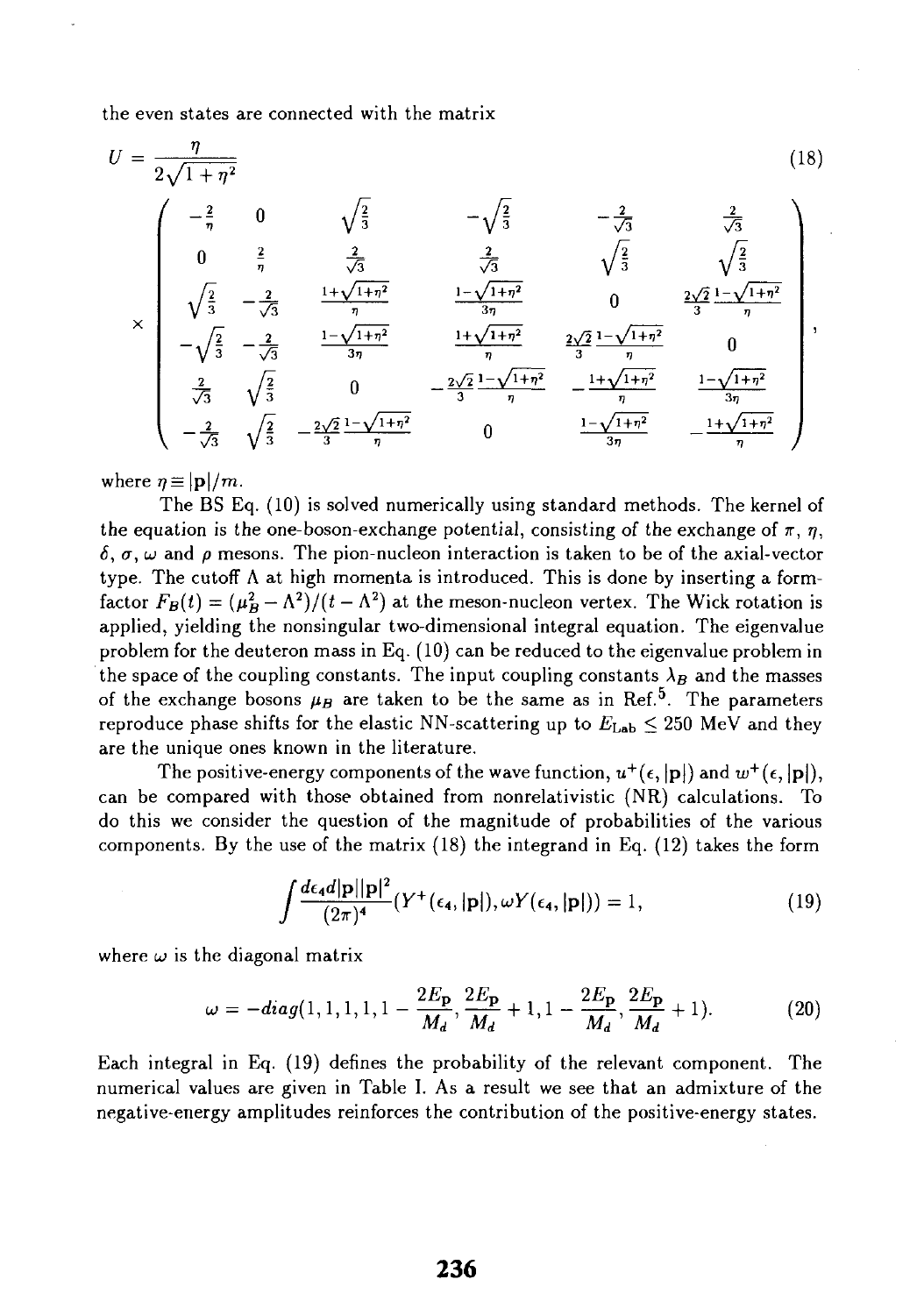| State         |        |         |       | 3 D         |
|---------------|--------|---------|-------|-------------|
| $P_\alpha$ (% | 95.014 | 5.106   | 0.002 | $\,0.003\,$ |
|               |        |         |       |             |
| State         | De     | $3 p_0$ | Do.   | 3 pe        |

Table I. The probabilities of the components of the BS amplitude

The values of the probabilities for the relativistic components are small and close to those in Ref.<sup>5</sup>. The *D*-state probability of the BS wave function is compared with  $P_D^{BS} = 4.8$  % of Ref.<sup>5</sup>,  $P_D = 4.3$  % of Bonn<sup>6</sup> and  $P_D = 5.9$  % Paris<sup>7</sup> potentials.



Figure 1: The module of  ${}^{3}S_{1}^{+}$  and  ${}^{3}D_{1}^{+}$  components of the deuteron wave function. For comparison the correspondent components of the NR wave functions of the Bonn and Paris potentials are plotted.

Additionally, the various static characteristics of the deuteron were calculated. The calculation of the quadrupole moment and the magnetic moments does not contrast to the values of the NR nuclear potential models for the same values of *Pp.* A thorough analysis will be reported elsewhere.

We found that the positive-energy states  ${}^{3}S_{1}^{+}$  and  ${}^{3}D_{1}^{+}$  correspond to the NR states. Not looking for the exact analytical correspondence, we can employ Eq. (19) and define the following quantity:  $u^+([\mathbf{p}]) = \sqrt{\int d\epsilon \,\omega^+ |u^+(\epsilon, |\mathbf{p}|)^2}$  and  $w^+([\mathbf{p}]) =$  $\sqrt{\int d\epsilon \,\omega^+ |w^+(\epsilon,|\mathbf{p}|)|^2}$  with  $\omega^+=1-2E_\mathbf{p}/M_d$ , for  ${}^3S_1^+$  and  ${}^3D_1^+$  components. The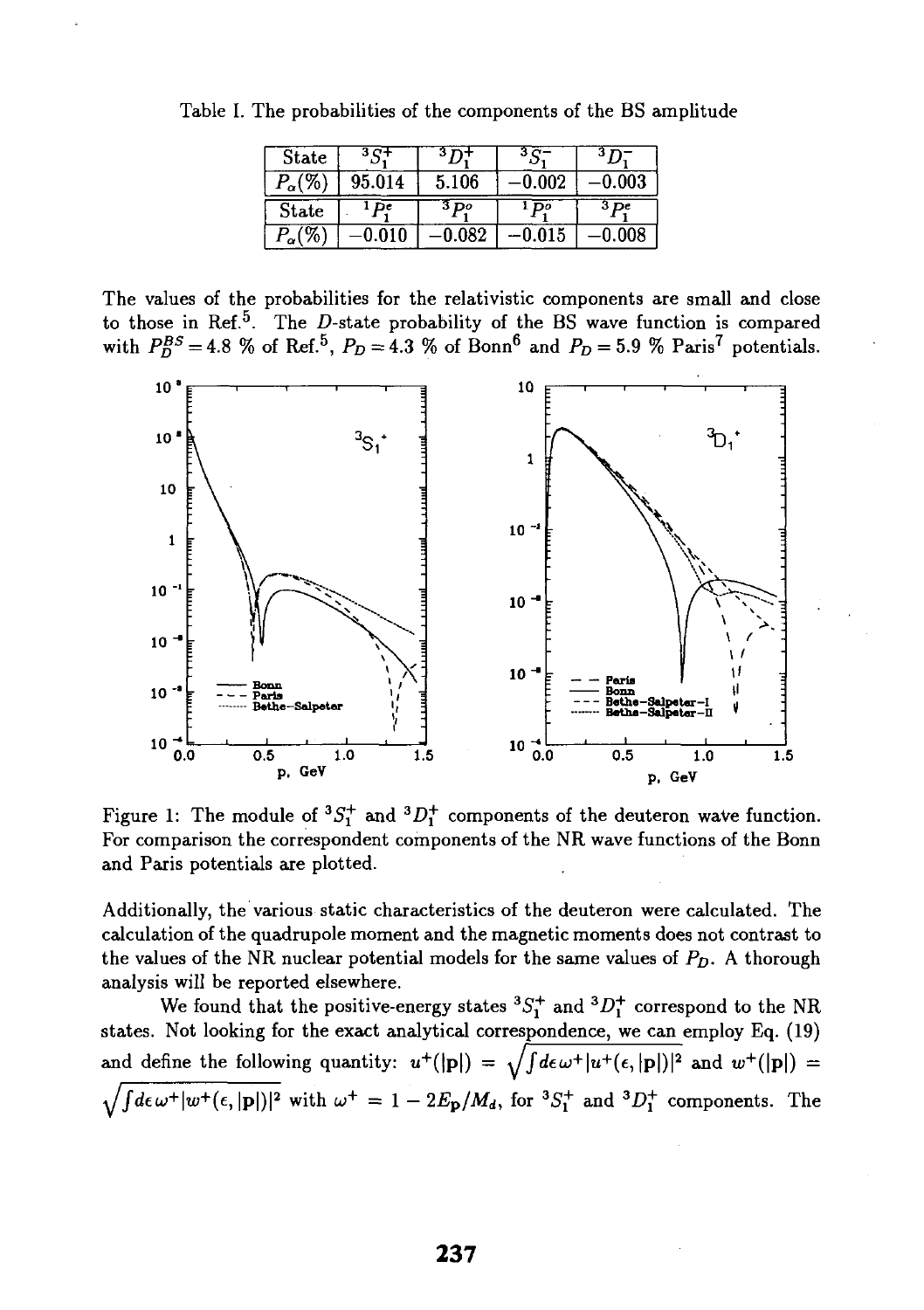dependence of such functions on |p| is shown in Fig. 1. Then we tentatively introduce D-wave with inclusion of the negative-energy states:  $w = \sqrt{w^2 + w^2 + w^2 + w^2 + \ldots}$ (dotted line labeled as Bethe-Salpeter-II on Fig. 1). This amplitude changes its sign what is the feature of the  $D$ -components of a deuteron wave function. Numerically the corresponding curves are in a reasonable agreement in the NR region, up to  $|{\bf p}|\sim m$ .

## **4. The spin structure functions**

To calculate the SF of the deuteron we use the OPE within the effective mesonnucleon theory. The matrix elements of the operators are calculated according to the Mandelstam prescription<sup>8</sup>

$$
\langle P|\mathcal{O}^{\mu_1\ldots\mu_n}(\xi)|P\rangle = \int d^4y d^4y' \bar{\chi}_{\alpha\gamma}(y,Y)\Lambda^{\mu_1\ldots\mu_n}_{\alpha\beta;\gamma\delta}(\xi;y-y',Y-Y')\chi_{\gamma\beta}(y',Y'),\quad (21)
$$

where  $\Lambda^{\mu_1...\mu_n}$  is the Mandelstam vertex corresponding to the given operator. Neglecting "off-mass-shell" corrections<sup>9, 10</sup> and working in the impulse approximation, the Mandelstam vertex of the operators (6) and (7) can be written as follows

$$
q^{\mu_1} \cdots q^{\mu_n} \Lambda^0_{\mu_1 \cdots \mu_n}(p, p', P)_{\alpha \beta; \gamma \delta} = \frac{1}{2} (2\pi)^4 \delta^{(4)}(p - p') \nu^{n-1}
$$
  
 
$$
\times \left\{ \Gamma^+_{\alpha \gamma} (m - \hat{p}_2)_{\beta \delta} p_1^{+n-1} + \Gamma^+_{\beta \delta} (m - \hat{p}_1)_{\alpha \gamma} p_2^{+n-1} \right\},
$$
 (22)

where the kinematical variables are defined in the c. m. system and DIS kinematics is used,  $p^+ = p_0 + p_z$  and  $pq = \nu p^+$ . The matrix  $\Gamma^+$  corresponds to the spinor structure of the operators:  $\Gamma_V^+ = \gamma^0 + \gamma^3$  and  $\Gamma_A^+ = \gamma_5(\gamma^0 + \gamma^3)$ . Then the reduced matrix elements can be obtained

$$
\Theta_{V,n}^{N/D} = \frac{1}{2M_d^n} \int \frac{d^4p}{i(2\pi)^4} \tag{23}
$$

$$
\left\{Tr\left(\bar{\chi}_{1\mathcal{M}}(p;P)\Gamma_{V\mathcal{X}_{1\mathcal{M}}}(p;P)(m-\hat{p}_2)\right)\bigg|_{\mathcal{M}=0} -Tr\left(\ldots\right)\bigg|_{\mathcal{M}=1}\right\}p_1^{+n-1},\qquad(24)
$$

$$
\Theta_{A,n}^{N/D} = \frac{1}{2M_d^n} \int \frac{d^4p}{i(2\pi)^4} Tr(\bar{\chi}_{1\mathcal{M}}(p;P) \Gamma_A^+ \chi_{1\mathcal{M}}(p;P)(m-\hat{p}_2)) \Big|_{\mathcal{M}=1} p_1^{+^{n-1}}, (25)
$$

Applying the inverse Mellin transform to Eq. (24) and Eq. (25), spin SF  $q_p^D$  and  $b_p^D$ , are cast in the convolution form

$$
g_1^D(x) = \int_x^1 \frac{d\xi}{\xi} f_{\text{spin}}^{N/D}(\xi) g_1^N(x/\xi), \quad b_2^D(x) = \int_x^1 d\xi \Delta f^{N/D}(\xi) F_2^N(x/\xi), \tag{26}
$$

where  $g_1^N$  and  $F_2^N$  is the SF of the isoscalar nucleon. The effective distribution functions  $f_{\text{spin}}^{N/D}(\xi)$  and  $\Delta f^{N/D}(\xi)$  are defined with the moments (24) and (25), respectively.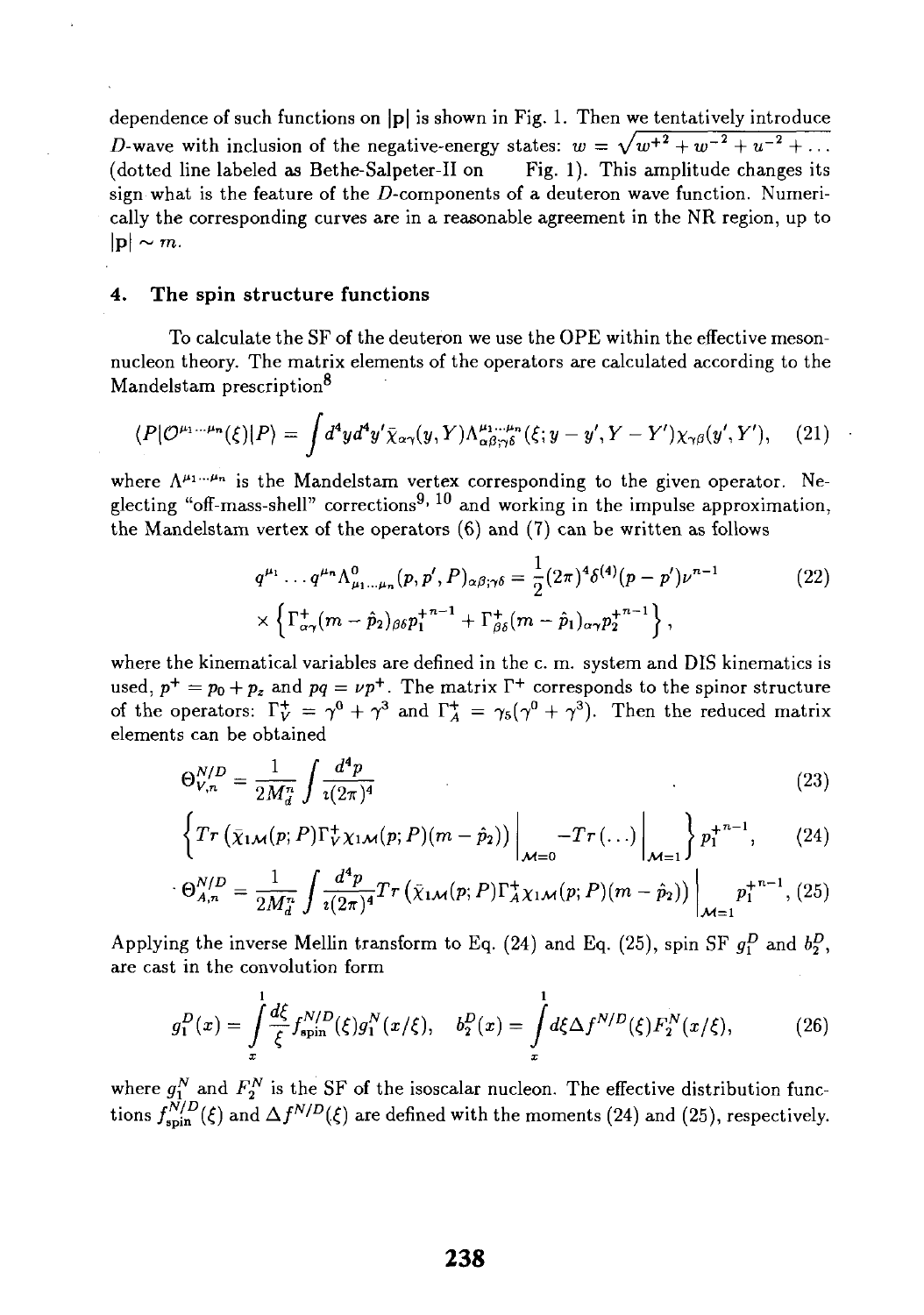Their first moments measure the dependence of the momentum distributions on the nucleon and deuteron spin

$$
\int_{0}^{1} d\xi f_{\text{spin}}^{N/D}(\xi) = \langle P|\bar{N}\gamma_{5}N|P\rangle|_{\mathcal{M}=1}, \quad \int_{0}^{1} d\xi \Delta f^{N/D}(\xi) = 0. \tag{27}
$$

Using the distribution functions  $f_{spin}^{N/D}(\xi)$  and  $\Delta f^{N/D}(\xi)$  and the realistic parametrization of the nucleon SF  $q_1$ <sup>11</sup> and  $F_2$ <sup>1</sup>, we calculate the SF of the deuteron.

### **5. Results**

The numerical results of the SF are shown in Fig. 2. The nuclear effects in  $b_2^D$  and  $g_1^D$  calculated within the NR approach of Ref.<sup>12</sup> are presented as well. The magnitude of  $b_2^D(x)$  on Fig. 2a is small and about the same in different models, the order of magnitude is of  $|\bar{\mathbf{p}}|^2/m^2$ . The source of the effects in  $b_2^D$  is the interference of the S- and D-waves in the deuteron wave function. The NR calculation for  $g_1^D$  includes



Figure 2: The spin SF of the deuteron: a)  $b_2^D(x)$  calculated in the relativistic and NR approaches; b) the ratio of  $g_1^D(x)/g_1^N(x)$  calculated in the relativistic and NR approaches.

the effects of Fermi-motion of the polarized nucleons (dotted curve on Fig. 2b). Fermimotion of the polarized nucleons with the binding effects (dashed curve Fig. 2b). The ratio in the interval  $0.2 < x < 0.7$  is governed by the distractive contribution of the D-wave admixture which generates a polarization of the deuteron along the z-axis even though the nucleons have their spin aligned in the opposite to the polarization. The "poles" of the ratio on Fig. 2b are by no means the nuclear effects and are the consequence of nodes of the parametrization of the  $g_1^N(x)^{11}$ . All curves in Fig. 2b tend to the limit  $1 - \frac{3}{2}P_D$  as  $x \to 0$ .